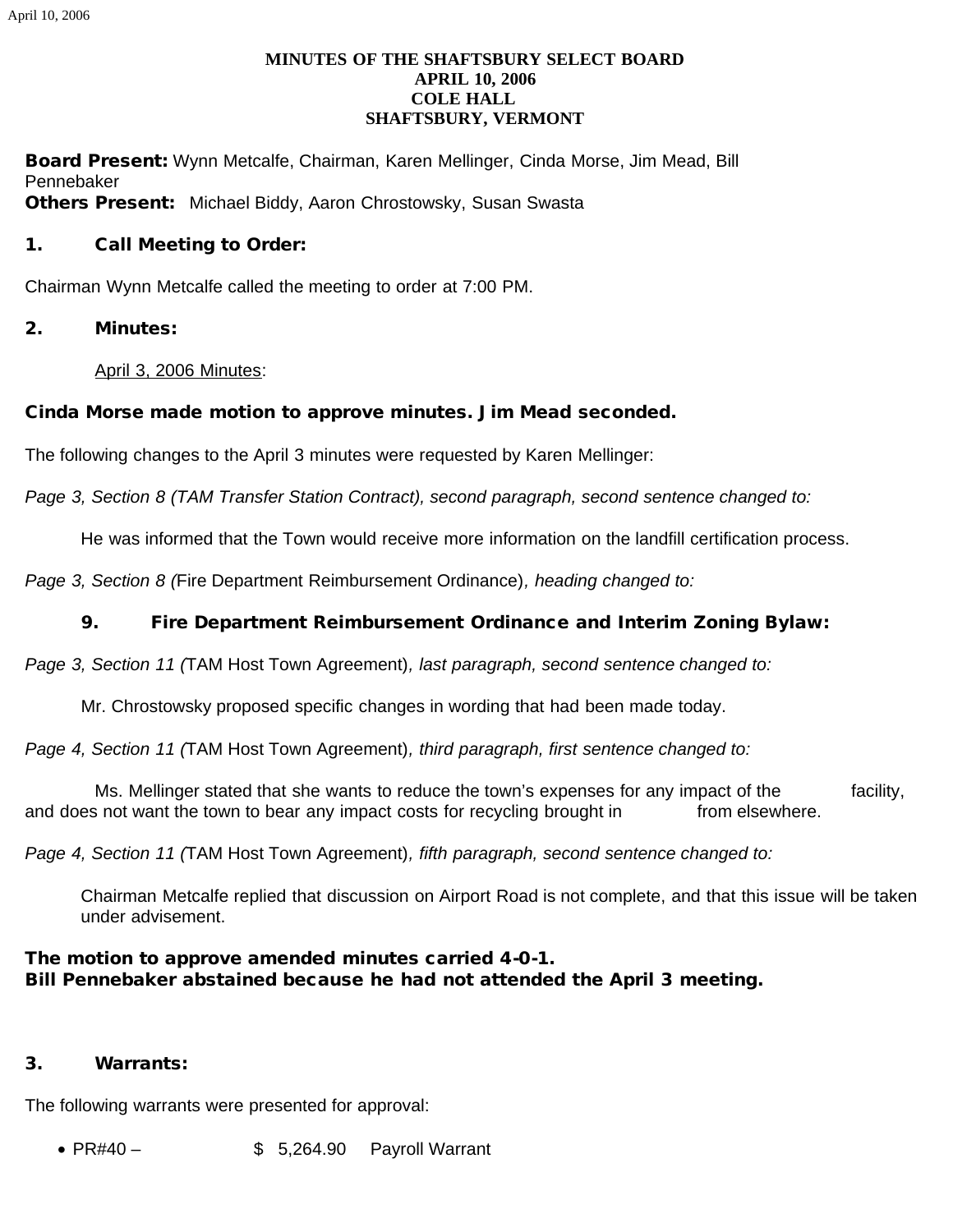April 10, 2006

- · AP#44 \$ 20,396.30 General Warrant
- Retirement Warrant \$ 4,034.30

# Ms. Morse made motion to pay warrants. Ms. Mellinger seconded. Motion carried 5-0-0.

## 4. Public Comments:

There were no public comments.

Chairman Metcalfe reminded Board members of the upcoming Vermont League of Cities and Towns Select Board Institute, to be held April 22 and May 6. The deadline to enroll is April 17. Chairman Metcalfe will attend the May 6 session.

## 5. Transfer Station Agreement:

Mr. Chrostowsky discussed the issue of arbitration with Rob Woolmington, who advised allowing arbitration for anything related to monetary expenses, but not for health and safety matters, or anything affecting the general welfare of the town. Mr. Woolmington will help with the specific wording on arbitration.

Mr. Chrostowsky stated that the town's insurance agent, Dave Newell, thinks the amount of coverage is fine, but that motor vehicle and unemployment coverage should be added. It is standard practice for the contractor to provide this coverage under his insurance. Mr. Newell felt that the claim amounts of up to \$2 million aggregate, \$1 million per single incident, were fine.

Chairman Metcalfe asked Board members to look over the agreement and email any changes, additions, or deletions to Mr. Chrostowsky before Monday.

Mr. Mead asked if the Solid Waste Committee had thought about the brush pile. At present, there is no limit to the amount contractors can dump at no charge. Ms. Mellinger staid that the Committee has not looked at that issue yet, but does have lots of examples of how other towns deal with their brush piles.

Mr. Chrostowsky also noted that hours of operation, recycling, and tipping fees need to be resolved. Ms. Morse asked if the Solid Waste Committee could put together the information it already has so that the Board can consider options. Ms. Mellinger replied that the Committee can try, but that it is important for the Board to start doing some of this.

There was a discussion of recycling, with Mr. Pennebaker stating that the revenue derived depends on the quality of recyclables, and that there will need to be a decision on how carefully we expect people to prepare and separate recycling. Board members discussed potential recycling revenues and how to determine how much goes to the town and how much to the contractor.

Chairman Metcalfe stated that he did not want the town have the responsibility of managing brush, tires, and metal. Mr. Mead said that he thought there should be a person hired to monitor the transfer station, and Ms. Mellinger agreed, stating that it could be treated as a part-time position with no benefits to be filled by someone invested in working for the town.

Chairman Metcalfe asked that the Solid Waste Committee pass along its concerns to the Select Board to be considered next week.

Mr. Chrostowsky asked if the contractor should be responsible for moving the brush pile. There was discussion of the brush pile and Board members concluded that the contractor should be responsible for moving it.

# 6. Town Administrator's Priority List: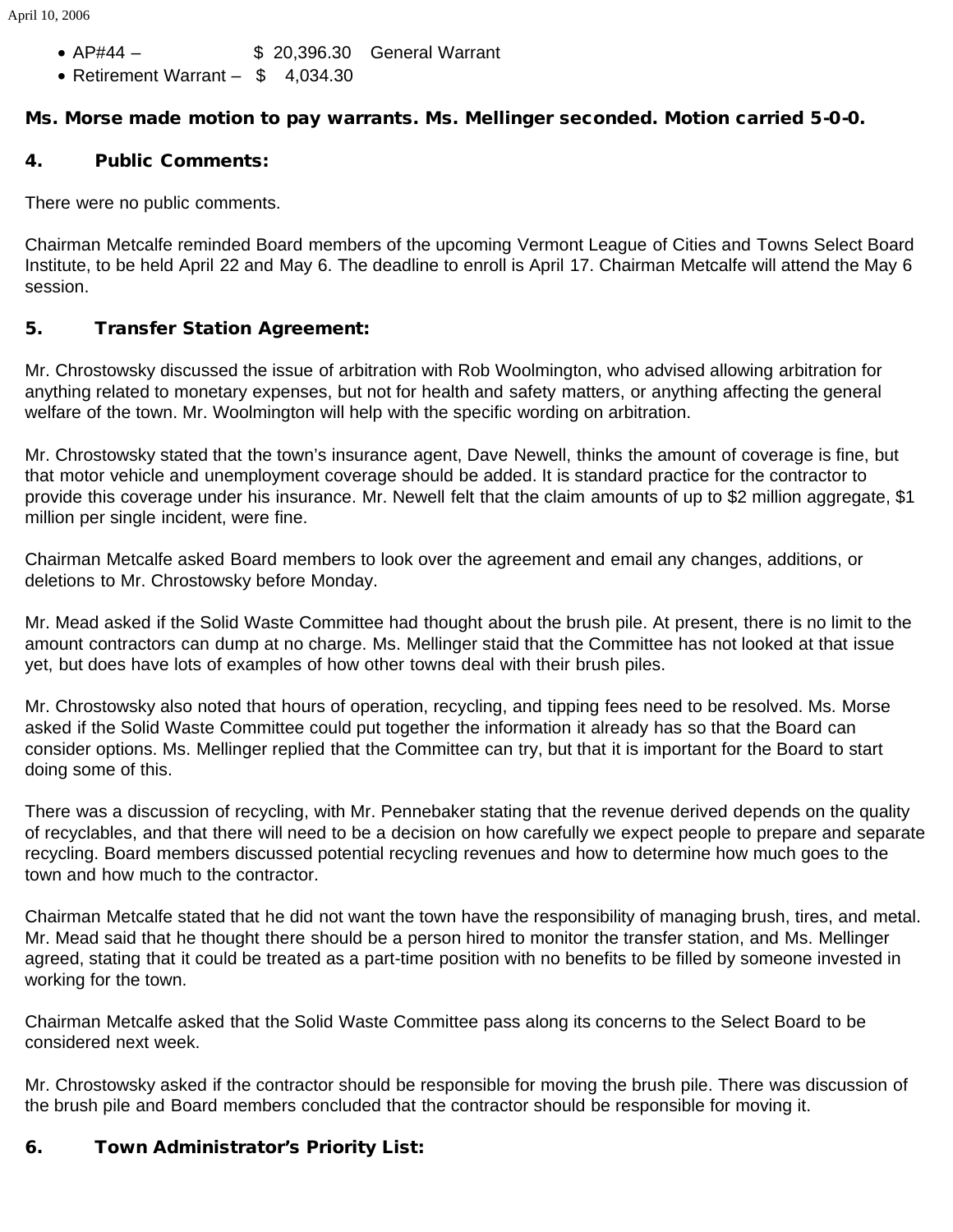Chairman Metcalfe stated that a couple of weeks ago he had asked Board members to come up with things they wanted Mr. Chrostowsky to work on. Referring to a list given to him by Mr. Chrostowsky, he asked about the sign for Cole Hall. Mr. Chrostowsky replied that he was getting estimates for a sign for out front. Chairman Metcalfe asked him to put together a proposal and solicit estimates from everyone in Shaftsbury who might be interested in the job.

Ms. Mellinger had two things to add to the priority list. One is to begin to think about resources for grant money for the Cole Hall work, and the second is to follow up with Gerry Mattison concerning emergency training to be conducted for town officials and personnel by the state police.

Mr. Mead asked if Mr. Chrostowsky had sent a letter to a Shaftsbury Hollow resident concerning the upcoming road project. Mr. Chrostowsky replied that he had not, but would do so.

Ms. Morse added the continuation of the sewer feasibility project. The Economic Development Committee is considering another municipal planning grant.

Mr. Pennebaker asked Mr. Chrostowsky to get an update on Chris Williams' grant-funded work on town gravel pits.

## 7. Update Liaison List:

Working from a current liaison list, Board members discussed changes. Chairman Metcalfe stated that he would like to be fire department liaison. He will also serve as liaison to the constable and state police, village issues, and fire warden.

Chairman Metcalfe asked Ms. Morse if she would be animal control liaison, since she had expressed ideas for changes in this area, and she agreed. Ms. Morse will also serve as liaison to the Development Review Board and the Planning Commission.

Chairman Metcalfe said that, since Mr. Pennebaker had been heavily involved in landfill issues, it makes sense for him to be landfill liaison. Mr. Pennebaker agreed, and Mr. Mead stated that he is willing to share the position with him. Mr. Pennebaker will also be solid waste liaison and veterans liaison. Ms. Mellinger offered to share solid waste liaison responsibilities.

Ms. Mellinger will also serve as liaison to the rescue squad, emergency management officer, and take on the position of water board vice chairman.

Mr. Mead, in addition to sharing landfill liaison duties, will serve as liaison to the department of transportation and the tree warden, and fill the position of water board chairman.

### Ms. Morse made motion to approve Jim Mead as Water Board Chairman. Ms. Mellinger seconded. Motion carried unanimously.

## Mr. mead made motion to approve Karen Mellinger as Water Board Vice Chairman. Ms. Morse seconded. Motion carried unanimously.

An updated liaison list will be prepared and distributed.

### 8. Other Business:

Ms. Morse announced that the Economic Development Committee has scheduled a public presentation on the sewer advisability study for April 26 at 7:00PM. She hopes Board members will read the final report and attend. Ms. Morse stated that there are still unanswered questions after the first study, so the town should apply for another municipal planning grant. Mr. Chrostowsky and the Committee will put together a flyer and a newspaper notice to